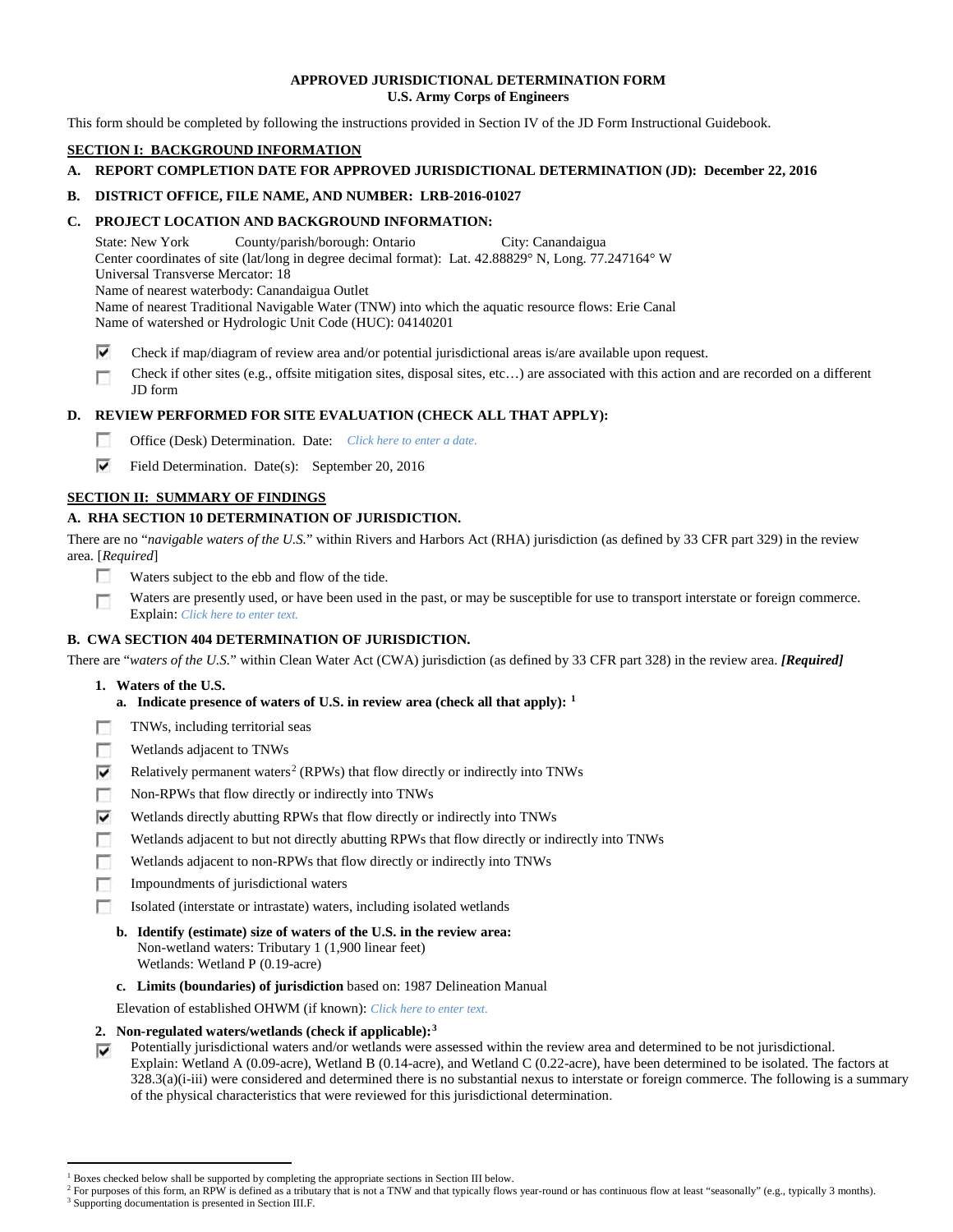The entire perimeter of the Wetlands A and B were walked during the September 20, 2016, site visit. Each of these wetlands receive water through a culvert under County Road 10. The inlets to these culverts were inspected and it appears these culverts collect water from the agricultural field. There was no ditch or any type of drainage feature along either side of the road. The water appears to go from the field, through the culverts, into the wetlands. There was no surface water outlet from either wetland and based on the shape of the wetlands and topography it appears the wetlands hydrology is solely provided by water flows through the culverts during storm events and/or snow melt. It is unlikely that the wetland receives sufficient surface water to overcome the distance to the nearest tributary, which is Tributary 1 along County Road 46. Due to landscape position and soil characteristics, a shallow subsurface connection is unlikely. Therefore, the wetland is unlikely to have a chemical nexus to the downstream TNW, the Erie Canal. The wetland does not receive or maintain enough surface water of sufficient frequency, duration, or depth to sustain amphibian egg masses or aquatic insect larvae, for example. Therefore, the wetland's hydrological characteristics, combined with the distance between the wetland and the nearest conveyances, preclude the possibility of a biological nexus.

The entire perimeter of the Wetland C was also walked during the September 20, 2016, site visit. No surface water outlets were observed from the wetland. Wetland C lies approximately 250 feet from Tributary 1, which is the nearest surface water conveyance. The wetland is situated in depressional area with the surrounding ground slightly elevated with respect to the wetland. It appears the main source of hydrology for these wetlands are from precipitation and overland sheet flow from the immediate area. Due to such a small drainage area, it is unlikely that the wetland receives sufficient surface water to overcome the distance to the nearest tributary. Due to landscape position and soil characteristics, a shallow subsurface connection is unlikely. Therefore, the wetland is unlikely to have a chemical nexus to the downstream TNW, the Erie Canal. The wetland does not receive or maintain enough surface water of sufficient frequency, duration, or depth to sustain amphibian egg masses or aquatic insect larvae, for example. Therefore, the wetland's hydrological characteristics, combined with the distance between the wetland and the nearest conveyances, preclude the possibility of a biological nexus.

# **SECTION III: CWA ANALYSIS**

#### **A. TNWs AND WETLANDS ADJACENT TO TNWs**

**The agencies will assert jurisdiction over TNWs and wetlands adjacent to TNWs. If the aquatic resource is a TNW, complete Section III.A.1 and Section III.D.1. only; if the aquatic resource is a wetland adjacent to a TNW, complete Sections III.A.1 and 2 and Section III.D.1.; otherwise, see Section III.B below**.

**1. TNW** 

Identify TNW: *Click here to enter text.* Summarize rationale supporting determination: *Click here to enter text.*

#### **2. Wetland adjacent to TNW**

Summarize rationale supporting conclusion that wetland is "adjacent": *Click here to enter text.*

#### **B. CHARACTERISTICS OF TRIBUTARY (THAT IS NOT A TNW) AND ITS ADJACENT WETLANDS (IF ANY):**

**This section summarizes information regarding characteristics of the tributary and its adjacent wetlands, if any, and it helps determine whether or not the standards for jurisdiction established under Rapanos have been met.** 

**The agencies will assert jurisdiction over non-navigable tributaries of TNWs where the tributaries are "relatively permanent waters" (RPWs), i.e. tributaries that typically flow year-round or have continuous flow at least seasonally (e.g., typically 3 months). A wetland that directly abuts an RPW is also jurisdictional. If the aquatic resource is not a TNW, but has year-round (perennial) flow, skip to Section III.D.2. If the aquatic resource is a wetland directly abutting a tributary with perennial flow, skip to Section III.D.4.**

**A wetland that is adjacent to but that does not directly abut an RPW requires a significant nexus evaluation. Corps districts and EPA regions will include in the record any available information that documents the existence of a significant nexus between a relatively permanent tributary that is not perennial (and its adjacent wetlands if any) and a traditional navigable water, even though a significant nexus finding is not required as a matter of law.**

**If the waterbody[4](#page-1-0) is not an RPW, or a wetland directly abutting an RPW, a JD will require additional data to determine if the waterbody has a significant nexus with a TNW. If the tributary has adjacent wetlands, the significant nexus evaluation must consider the tributary in combination with all of its adjacent wetlands. This significant nexus evaluation that combines, for analytical purposes, the tributary and all of its adjacent wetlands is used whether the review area identified in the JD request is the tributary, or its adjacent wetlands, or both. If the JD covers a tributary with adjacent wetlands, complete Section III.B.1 for the tributary, Section III.B.2 for any onsite wetlands, and Section III.B.3 for all wetlands adjacent to that tributary, both onsite and offsite. The determination whether a significant nexus exists is determined in Section III.C below.**

#### **1. Characteristics of non-TNWs that flow directly or indirectly into TNW**

**(i) General Area Conditions:** Watershed size: *# Choose an item.* Drainage area: *# Choose an item.*

> Average annual rainfall: *#* inches Average annual snowfall: *#* inches

#### **(ii) Physical Characteristics:**

(a) Relationship with TNW:

- Tributary flows directly into TNW.
- n Tributary flows through *Choose an item.* tributaries before entering TNW.

Project waters are *Choose an item.* river miles from TNW.

<span id="page-1-0"></span> <sup>4</sup> Note that the Instructional Guidebook contains additional information regarding swales, ditches, washes, and erosional features generally and in the arid West.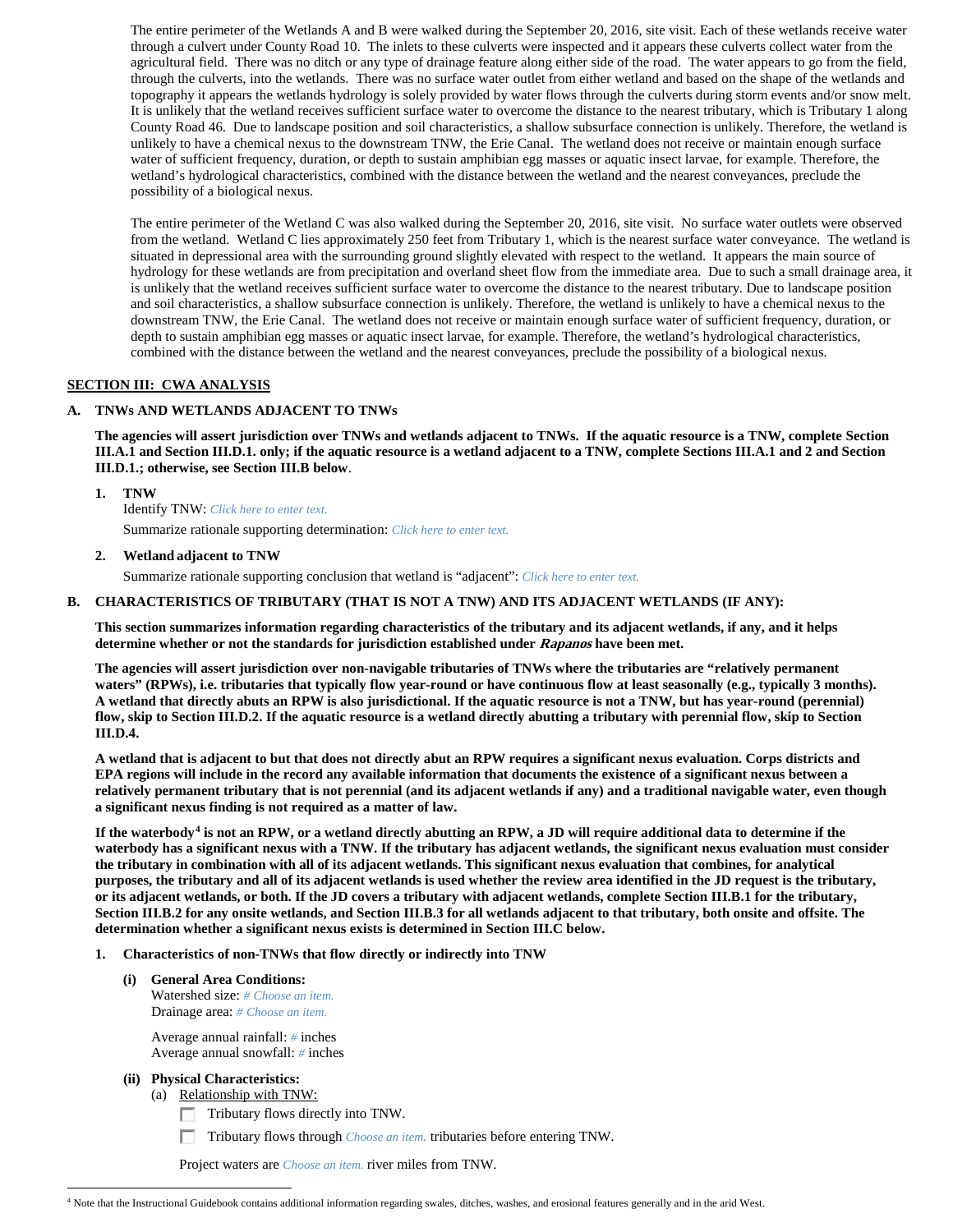|     |                                                                                                                                                                                                                            |          |                                                           |                                                           | Project waters are <i>Choose an item</i> . river miles from RPW.<br>Project waters are <i>Choose an item.</i> aerial (straight) miles from TNW.<br>Project waters are <i>Choose an item.</i> aerial (straight) miles from RPW.<br>Project waters cross or serve as state boundaries. Explain: Click here to enter text. |          |                            |  |                                                            |  |
|-----|----------------------------------------------------------------------------------------------------------------------------------------------------------------------------------------------------------------------------|----------|-----------------------------------------------------------|-----------------------------------------------------------|-------------------------------------------------------------------------------------------------------------------------------------------------------------------------------------------------------------------------------------------------------------------------------------------------------------------------|----------|----------------------------|--|------------------------------------------------------------|--|
|     | Identify flow route to TNW <sup>5</sup> : Click here to enter text.<br>Tributary stream order, if known: Click here to enter text.                                                                                         |          |                                                           |                                                           |                                                                                                                                                                                                                                                                                                                         |          |                            |  |                                                            |  |
|     | (b) General Tributary Characteristics (check all that apply):                                                                                                                                                              |          |                                                           |                                                           |                                                                                                                                                                                                                                                                                                                         |          |                            |  |                                                            |  |
|     | <b>Tributary</b> is:                                                                                                                                                                                                       |          | Natural<br>L.                                             |                                                           |                                                                                                                                                                                                                                                                                                                         |          |                            |  |                                                            |  |
|     |                                                                                                                                                                                                                            |          | Artificial (man-made). Explain: Click here to enter text. |                                                           |                                                                                                                                                                                                                                                                                                                         |          |                            |  |                                                            |  |
|     |                                                                                                                                                                                                                            |          |                                                           |                                                           | Manipulated (man-altered). Explain: Click here to enter text.                                                                                                                                                                                                                                                           |          |                            |  |                                                            |  |
|     | Tributary properties with respect to top of bank (estimate):<br>Average width: $#$ feet<br>Average depth: # feet<br>Average side slopes: Choose an item.                                                                   |          |                                                           |                                                           |                                                                                                                                                                                                                                                                                                                         |          |                            |  |                                                            |  |
|     | Primary tributary substrate composition (check all that apply):                                                                                                                                                            |          |                                                           |                                                           |                                                                                                                                                                                                                                                                                                                         |          |                            |  |                                                            |  |
|     |                                                                                                                                                                                                                            | Silts    |                                                           |                                                           | Sands                                                                                                                                                                                                                                                                                                                   |          |                            |  | Concrete                                                   |  |
|     |                                                                                                                                                                                                                            | Cobbles  |                                                           | $\mathcal{L}$                                             | Gravel                                                                                                                                                                                                                                                                                                                  |          |                            |  | Muck                                                       |  |
|     |                                                                                                                                                                                                                            | Bedrock  |                                                           | L.<br>Vegetation. Type/% cover: Click here to enter text. |                                                                                                                                                                                                                                                                                                                         |          |                            |  |                                                            |  |
|     |                                                                                                                                                                                                                            |          |                                                           |                                                           | Other. Explain: Click here to enter text.                                                                                                                                                                                                                                                                               |          |                            |  |                                                            |  |
| (c) | Presence of run/riffle/pool complexes. Explain: Click here to enter text.<br>Tributary geometry: Choose an item.<br>Tributary gradient (approximate average slope): #%<br>Flow:<br>Tributary provides for: Choose an item. |          |                                                           |                                                           |                                                                                                                                                                                                                                                                                                                         |          |                            |  |                                                            |  |
|     | Estimate average number of flow events in review area/year: Choose an item.<br>Describe flow regime: Click here to enter text.<br>Other information on duration and volume: Click here to enter text.                      |          |                                                           |                                                           |                                                                                                                                                                                                                                                                                                                         |          |                            |  |                                                            |  |
|     | <b>Surface flow is:</b> <i>Choose an item.</i> <b>Characteristics:</b> <i>Click here to enter text.</i>                                                                                                                    |          |                                                           |                                                           |                                                                                                                                                                                                                                                                                                                         |          |                            |  |                                                            |  |
|     | Subsurface flow: Choose an item. Explain findings: Click here to enter text.<br><b>Dye</b> (or other) test performed: <i>Click here to enter text</i> .                                                                    |          |                                                           |                                                           |                                                                                                                                                                                                                                                                                                                         |          |                            |  |                                                            |  |
|     | Tributary has (check all that apply):<br>$\Box$ Bed and banks                                                                                                                                                              |          |                                                           |                                                           |                                                                                                                                                                                                                                                                                                                         |          |                            |  |                                                            |  |
|     |                                                                                                                                                                                                                            |          |                                                           |                                                           | OHWM <sup>6</sup> (check all indicators that apply):                                                                                                                                                                                                                                                                    |          |                            |  |                                                            |  |
|     |                                                                                                                                                                                                                            |          |                                                           |                                                           | clear, natural line impressed on the bank $\Box$                                                                                                                                                                                                                                                                        |          |                            |  | the presence of litter and debris                          |  |
|     |                                                                                                                                                                                                                            |          | changes in the character of soil                          |                                                           |                                                                                                                                                                                                                                                                                                                         |          |                            |  | destruction of terrestrial vegetation                      |  |
|     |                                                                                                                                                                                                                            | shelving |                                                           |                                                           |                                                                                                                                                                                                                                                                                                                         |          | the presence of wrack line |  |                                                            |  |
|     |                                                                                                                                                                                                                            |          |                                                           |                                                           | vegetation matted down, bent, or absent                                                                                                                                                                                                                                                                                 | <b>I</b> | sediment sorting           |  |                                                            |  |
|     |                                                                                                                                                                                                                            |          |                                                           |                                                           | leaf litter disturbed or washed away                                                                                                                                                                                                                                                                                    |          | scour                      |  |                                                            |  |
|     |                                                                                                                                                                                                                            |          | sediment deposition                                       |                                                           |                                                                                                                                                                                                                                                                                                                         |          |                            |  | multiple observed or predicted flow events                 |  |
|     |                                                                                                                                                                                                                            |          | water staining                                            |                                                           |                                                                                                                                                                                                                                                                                                                         |          |                            |  | abrupt change in plant community Click here to enter text. |  |
|     | other (list): Click here to enter text.<br>Discontinuous OHWM. <sup>7</sup> Explain: Click here to enter text.                                                                                                             |          |                                                           |                                                           |                                                                                                                                                                                                                                                                                                                         |          |                            |  |                                                            |  |
|     | If factors other than the OHWM were used to determine lateral extent of CWA jurisdiction (check all that apply):<br>High Tide Line indicated by:<br>Mean High Water Mark indicated by:                                     |          |                                                           |                                                           |                                                                                                                                                                                                                                                                                                                         |          |                            |  |                                                            |  |
|     |                                                                                                                                                                                                                            |          |                                                           |                                                           | oil or scum line along shore objects                                                                                                                                                                                                                                                                                    |          | survey to available datum; |  |                                                            |  |
|     |                                                                                                                                                                                                                            |          |                                                           |                                                           | fine shell or debris deposits (foreshore)                                                                                                                                                                                                                                                                               |          | physical markings;         |  |                                                            |  |
|     |                                                                                                                                                                                                                            |          |                                                           |                                                           | physical markings/characteristics                                                                                                                                                                                                                                                                                       |          |                            |  | vegetation lines/changes in vegetation types.              |  |
|     |                                                                                                                                                                                                                            |          | tidal gauges                                              |                                                           |                                                                                                                                                                                                                                                                                                                         |          |                            |  |                                                            |  |
|     |                                                                                                                                                                                                                            |          |                                                           |                                                           | other (list): Click here to enter text.                                                                                                                                                                                                                                                                                 |          |                            |  |                                                            |  |
|     | (iii) Chemical Characteristics:                                                                                                                                                                                            |          |                                                           |                                                           |                                                                                                                                                                                                                                                                                                                         |          |                            |  |                                                            |  |

<span id="page-2-0"></span> <sup>5</sup> Flow route can be described by identifying, e.g., tributary a, which flows through the review area, to flow into tributary b, which then flows into TNW.

<span id="page-2-2"></span><span id="page-2-1"></span><sup>6</sup> A natural or man-made discontinuity in the OHWM does not necessarily sever jurisdiction (e.g., where the stream temporarily flows underground, or where the OHWM has been removed by development or agricultural practices). Where there is a break in the OHWM that is unrelated to the waterbody's flow regime (e.g., flow over a rock outcrop or through a culvert), the agencies will look for indicators of flow above and below the break. 7 Ibid.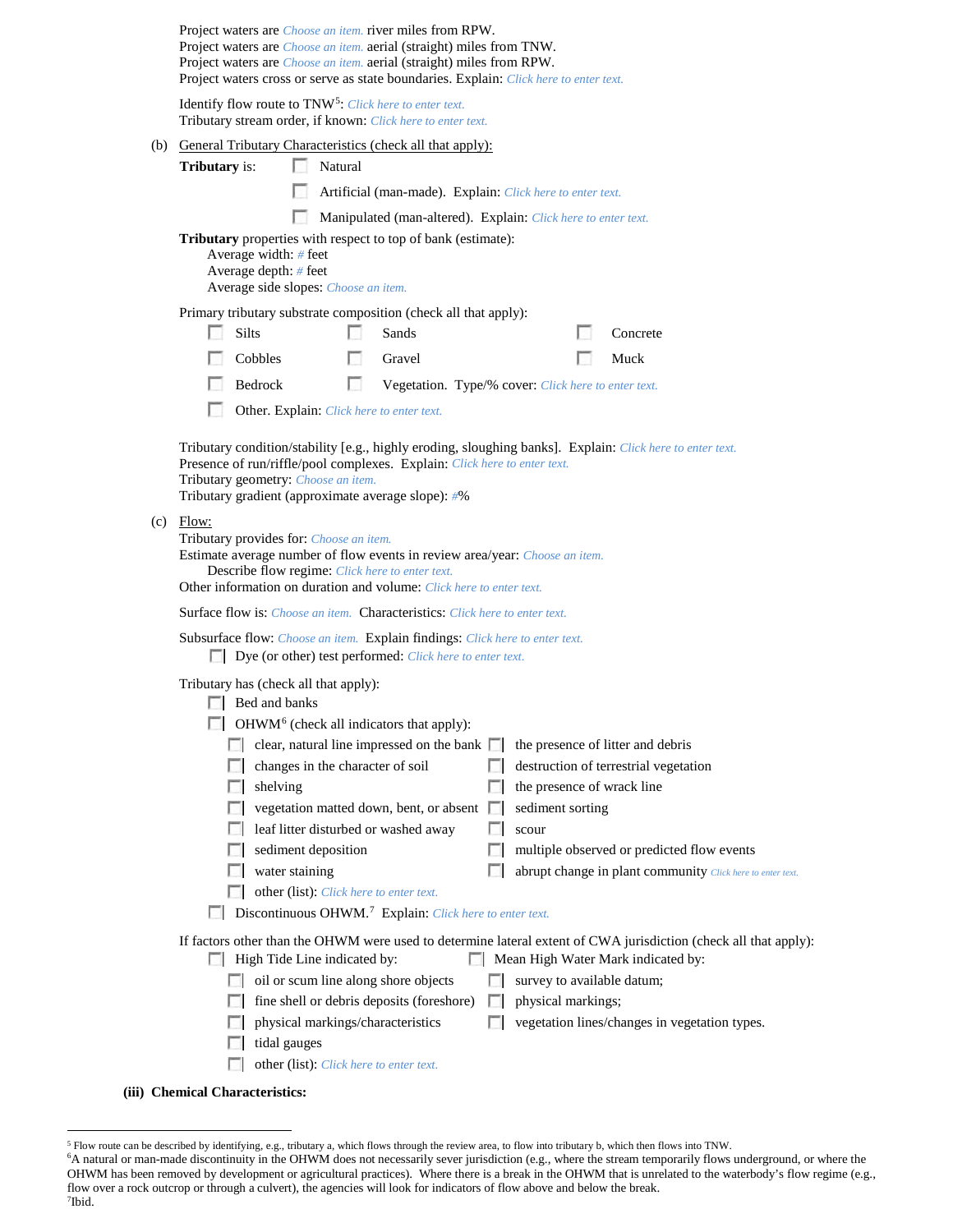Characterize tributary (e.g., water color is clear, discolored, oily film; water quality; general watershed characteristics, etc.). Explain: *Click here to enter text.*

Identify specific pollutants, if known: *Click here to enter text.*

# **(iv) Biological Characteristics. Channel supports (check all that apply):**

- Riparian corridor. Characteristics (type, average width): *Click here to enter text.*
- Wetland fringe. Characteristics: *Click here to enter text.*
- **Habitat for:** 
	- Federally Listed species. Explain findings: *Click here to enter text*.
	- Fish/spawn areas. Explain findings: *Click here to enter text.*
	- Other environmentally-sensitive species. Explain findings: *Click here to enter text.*
	- Aquatic/wildlife diversity. Explain findings: *Click here to enter text.*

# **2. Characteristics of wetlands adjacent to non-TNW that flow directly or indirectly into TNW**

# **(i) Physical Characteristics:**

- (a) General Wetland Characteristics:
	- Properties: Wetland size:

Wetland type. Explain: Wetland quality. Explain:

Project wetlands cross or serve as state boundaries. Explain: *Click here to enter text.*

(b) General Flow Relationship with Non-TNW: Flow is: *Choose an item.* Explain:

> Surface flow is: *Choose an item.* Characteristics:

Subsurface flow: Unknown Explain findings: *Click here to enter text.*

Dye (or other) test performed: *Click here to enter text.*

# (c) Wetland Adjacency Determination with Non-TNW:

- $\Box$  Directly abutting
- $\Box$  Not directly abutting
	- Discrete wetland hydrologic connection. Explain
	- Ecological connection. Explain:
	- Separated by berm/barrier. Explain: *Click here to enter text.*
- (d) Proximity (Relationship) to TNW

Project wetlands are *Choose an item.* river miles from TNW. Project waters are *Choose an item.* aerial (straight) miles from TNW. Flow is from: *Choose an item.*

Estimate approximate location of wetland as within the *Choose an item.* floodplain.

#### **(ii) Chemical Characteristics:**

Characterize wetland system (e.g., water color is clear, brown, oil film on surface; water quality; general watershed characteristics; etc.). Explain:

Identify specific pollutants, if known:

#### **(iii) Biological Characteristics. Wetland supports (check all that apply):**

- Riparian buffer. Characteristics (type, average width): *Click here to enter text.*
- **T** Vegetation type/percent cover. Explain: The wetlands are heavily vegetated with a combination of scrub/shrub, emergent and forested vegetation.
- $\Box$  Habitat for:
	- Federally Listed species. Explain findings: *Click here to enter text.*
	- Fish/spawn areas. Explain findings: *Click here to enter text*.
	- Other environmentally-sensitive species. Explain findings: *Click here to enter text.*
	- Aquatic/wildlife diversity. Explain findings: *Click here to enter text.*

# **3. Characteristics of all wetlands adjacent to the tributary (if any)**

All wetland(s) being considered in the cumulative analysis: *Choose an item.* Approximately (*#*) acres in total are being considered in the cumulative analysis. For each wetland, specify the following:

Directly abuts?  $(Y/N)$  Size (in acres)

Summarize overall biological, chemical and physical functions being performed: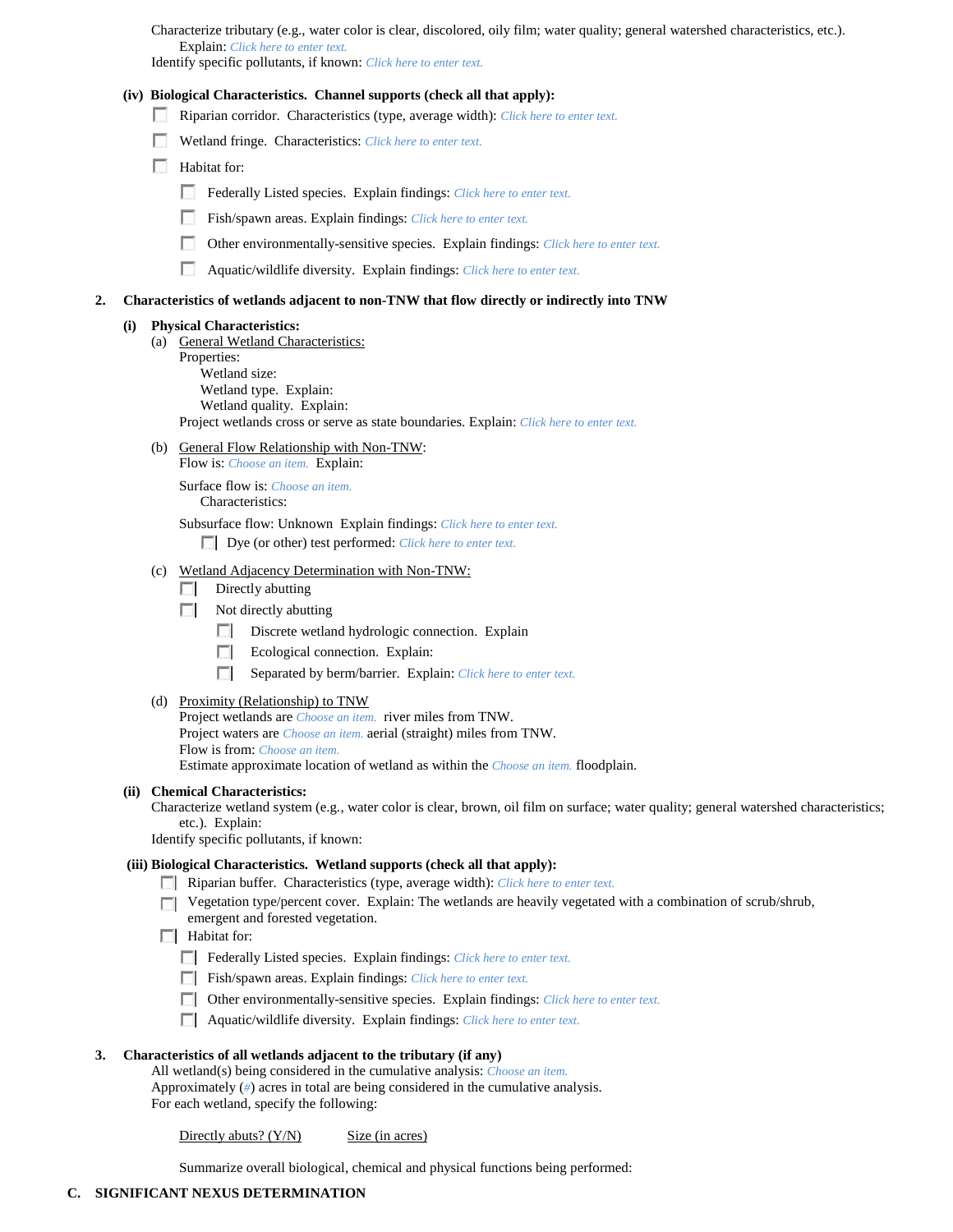**A significant nexus analysis will assess the flow characteristics and functions of the tributary itself and the functions performed by any wetlands adjacent to the tributary to determine if they significantly affect the chemical, physical, and biological integrity of a TNW. For each of the following situations, a significant nexus exists if the tributary, in combination with all of its adjacent wetlands, has more than a speculative or insubstantial effect on the chemical, physical and/or biological integrity of a TNW. Considerations when evaluating significant nexus include, but are not limited to the volume, duration, and frequency of the flow of water in the tributary and its proximity to a TNW, and the functions performed by the tributary and all its adjacent wetlands. It is not appropriate to determine significant nexus based solely on any specific threshold of distance (e.g. between a tributary and its adjacent wetland or between a tributary and the TNW). Similarly, the fact an adjacent wetland lies within or outside of a floodplain is not solely determinative of significant nexus.** 

#### **Draw connections between the features documented and the effects on the TNW, as identified in the** *Rapanos* **Guidance and discussed in the Instructional Guidebook. Factors to consider include, for example:**

- Does the tributary, in combination with its adjacent wetlands (if any), have the capacity to carry pollutants or flood waters to TNWs, or to reduce the amount of pollutants or flood waters reaching a TNW?
- Does the tributary, in combination with its adjacent wetlands (if any), provide habitat and lifecycle support functions for fish and other species, such as feeding, nesting, spawning, or rearing young for species that are present in the TNW?
- Does the tributary, in combination with its adjacent wetlands (if any), have the capacity to transfer nutrients and organic carbon that support downstream foodwebs?
- Does the tributary, in combination with its adjacent wetlands (if any), have other relationships to the physical, chemical, or biological integrity of the TNW?

# *Note: the above list of considerations is not inclusive and other functions observed or known to occur should be documented below:*

- **1. Significant nexus findings for non-RPW that has no adjacent wetlands and flows directly or indirectly into TNWs.** Explain findings of presence or absence of significant nexus below, based on the tributary itself, then go to Section III.D: *Click here to enter text.*
- **2. Significant nexus findings for non-RPW and its adjacent wetlands, where the non-RPW flows directly or indirectly into TNWs.**  Explain findings of presence or absence of significant nexus below, based on the tributary in combination with all of its adjacent wetlands, then go to Section III.D: *Click here to enter text.*
- **3. Significant nexus findings for wetlands adjacent to an RPW but that do not directly abut the RPW.** Explain findings of presence or absence of significant nexus below, based on the tributary in combination with all of its adjacent wetlands, then go to Section III.D:

# **D. DETERMINATIONS OF JURISDICTIONAL FINDINGS. THE SUBJECT WATERS/WETLANDS ARE (CHECK ALL THAT APPLY):**

- **1. TNWs and Adjacent Wetlands.** Check all that apply and provide size estimates in review area:
	- TNWs: *#* linear feet *#* width (ft), Or, *#* acres.
	- **Wetlands adjacent to TNWs: # acres.**

# **2. RPWs that flow directly or indirectly into TNWs.**

- Tributaries of TNWs where tributaries typically flow year-round are jurisdictional. Provide data and rationale indicating that tributary is perennial: Tributary 1 is shown as a blue line on the USGS topo maps and drains directly into the Canandaigua Outlet. It has bed and bank features, an OHWM, is 10 feet wide and 1 to 2 feet deep. Surface water is visible on most aerial photos. Surface water was seen during the site visit in September after an unusually dry summer.
- Tributaries of TNW where tributaries have continuous flow "seasonally" (e.g., typically three months each year) are jurisdictional. Data supporting this conclusion is provided at Section III.B. Provide rationale indicating that tributary flows seasonally:

Provide estimates for jurisdictional waters in the review area (check all that apply):

- $\triangledown$  Tributary waters: Tributary 1 (1,900 linear feet)
- Other non-wetland waters: *#* acres. Identify type(s) of waters: *Click here to enter text.*

# **3. Non-RPWs[8](#page-4-0) that flow directly or indirectly into TNWs.**

Waterbody that is not a TNW or an RPW, but flows directly or indirectly into a TNW, and it has a significant nexus with a TNW is jurisdictional. Data supporting this conclusion is provided at Section III.C.

Provide estimates for jurisdictional waters within the review area (check all that apply):

- **Tributary waters:** # linear feet # width (ft).
- Other non-wetland waters: *#* acres.

Identify type(s) of waters: *Click here to enter text.*

# **4. Wetlands directly abutting an RPW that flow directly or indirectly into TNWs.**

Wetlands directly abut RPW and thus are jurisdictional as adjacent wetlands.

 $\nabla$  Wetlands directly abutting an RPW where tributaries typically flow year-round. Provide data and rationale indicating that tributary is perennial in Section III.D.2, above. Provide rationale indicating that wetland is directly abutting an RPW: Wetland P is a pond surrounded by a fringe wetland, the pond has a drainage channel that flows directly into Tributary 1 that was observed during our site visit and can be seen on various aerial photos over many years.

<span id="page-4-0"></span> $\frac{1}{8}$ See Footnote # 3.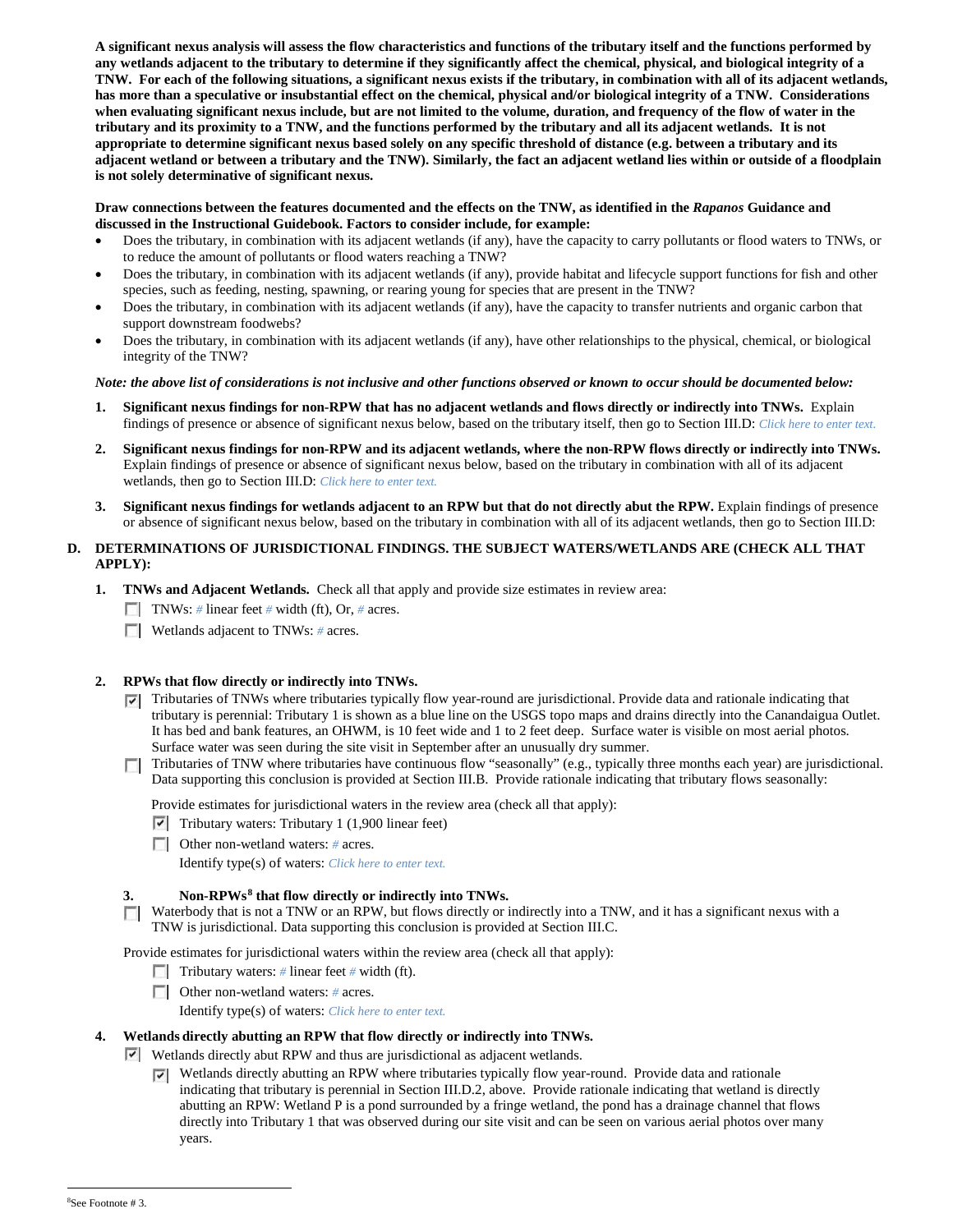Wetlands directly abutting an RPW where tributaries typically flow "seasonally." Provide data indicating that **TT** tributary is seasonal in Section III.B and rationale in Section III.D.2, above. Provide rationale indicating that wetland is directly abutting an RPW: *Click here to enter text.*

Provide acreage estimates for jurisdictional wetlands in the review area: Wetland P (0.19-acre)

#### **5. Wetlands adjacent to but not directly abutting an RPW that flow directly or indirectly into TNWs.**

Wetlands that do not directly abut an RPW, but when considered in combination with the tributary to which they are  $\mathcal{L}$ adjacent and with similarly situated adjacent wetlands, have a significant nexus with a TNW are jurisidictional. Data supporting this conclusion is provided at Section III.C.

Provide acreage estimates for jurisdictional wetlands in the review area:

#### **6. Wetlands adjacent to non-RPWs that flow directly or indirectly into TNWs.**

Wetlands adjacent to such waters, and have when considered in combination with the tributary to which they are adjacent and with similarly situated adjacent wetlands, have a significant nexus with a TNW are jurisdictional. Data supporting this conclusion is provided at Section III.C.

Provide estimates for jurisdictional wetlands in the review area: *#* acres.

#### **7. Impoundments of jurisdictional waters. [9](#page-5-0)**

- As a general rule, the impoundment of a jurisdictional tributary remains jurisdictional.
- Demonstrate that impoundment was created from "waters of the U.S.," or
- Demonstrate that water meets the criteria for one of the categories presented above (1-6), or
- Demonstrate that water is isolated with a nexus to commerce (see E below). п

#### **E. ISOLATED [INTERSTATE OR INTRA-STATE] WATERS, INCLUDING ISOLATED WETLANDS, THE USE, DEGRADATION OR DESTRUCTION OF WHICH COULD AFFECT INTERSTATE COMMERCE, INCLUDING ANY SUCH WATERS (CHECK ALL THAT APPLY):[10](#page-5-1)**

which are or could be used by interstate or foreign travelers for recreational or other purposes.

- $\Box$  from which fish or shellfish are or could be taken and sold in interstate or foreign commerce.
- which are or could be used for industrial purposes by industries in interstate commerce.
- Interstate isolated waters.Explain: *Click here to enter text.*
- Other factors.Explain: *Click here to enter text.*

#### **Identify water body and summarize rationale supporting determination:** *Click here to enter text.*

Provide estimates for jurisdictional waters in the review area (check all that apply):

- Tributary waters: # linear feet # width (ft).
- Other non-wetland waters: *#* acres.

Identify type(s) of waters: *Click here to enter text.*

Wetlands: # acres.

#### **F. NON-JURISDICTIONAL WATERS, INCLUDING WETLANDS (CHECK ALL THAT APPLY):**

- If potential wetlands were assessed within the review area, these areas did not meet the criteria in the 1987 Corps of Engineers Wetland Delineation Manual and/or appropriate Regional Supplements.
- ⊽ Review area included isolated waters with no substantial nexus to interstate (or foreign) commerce.
	- Prior to the Jan 2001 Supreme Court decision in "*SWANCC*," the review area would have been regulated based solely on the ⊽ "Migratory Bird Rule" (MBR).
- г Waters do not meet the "Significant Nexus" standard, where such a finding is required for jurisdiction. Explain: *Click here to enter text.*
- г Other: (explain, if not covered above): *Click here to enter text.*

Provide acreage estimates for non-jurisdictional waters in the review area, where the sole potential basis of jurisdiction is the MBR factors (i.e., presence of migratory birds, presence of endangered species, use of water for irrigated agriculture), using best professional judgment (check all that apply):

Г Non-wetland waters (i.e., rivers, streams): *#* linear feet *#* width (ft).

Lakes/ponds: # acres.

- $\sim$ Other non-wetland waters: *#* acres. List type of aquatic resource: *Click here to enter text.*.
- Wetland A (0.09-acre), Wetland B (0.14-acre), Wetland C (0.22-acre)

Provide acreage estimates for non-jurisdictional waters in the review area that do not meet the "Significant Nexus" standard, where such a finding is required for jurisdiction (check all that apply):

Non-wetland waters (i.e., rivers, streams): *#* linear feet *#* width (ft). n.

Lakes/ponds: *#* acres.

<sup>&</sup>lt;sup>9</sup> To complete the analysis refer to the key in Section III.D.6 of the Instructional Guidebook.

<span id="page-5-1"></span><span id="page-5-0"></span><sup>&</sup>lt;sup>10</sup> Prior to asserting or declining CWA jurisdiction based solely on this category, Corps Districts will elevate the action to Corps and EPA HQ for review consistent with the process described in the Corps/EPA *Memorandum Regarding CWA Act Jurisdiction Following Rapanos.*